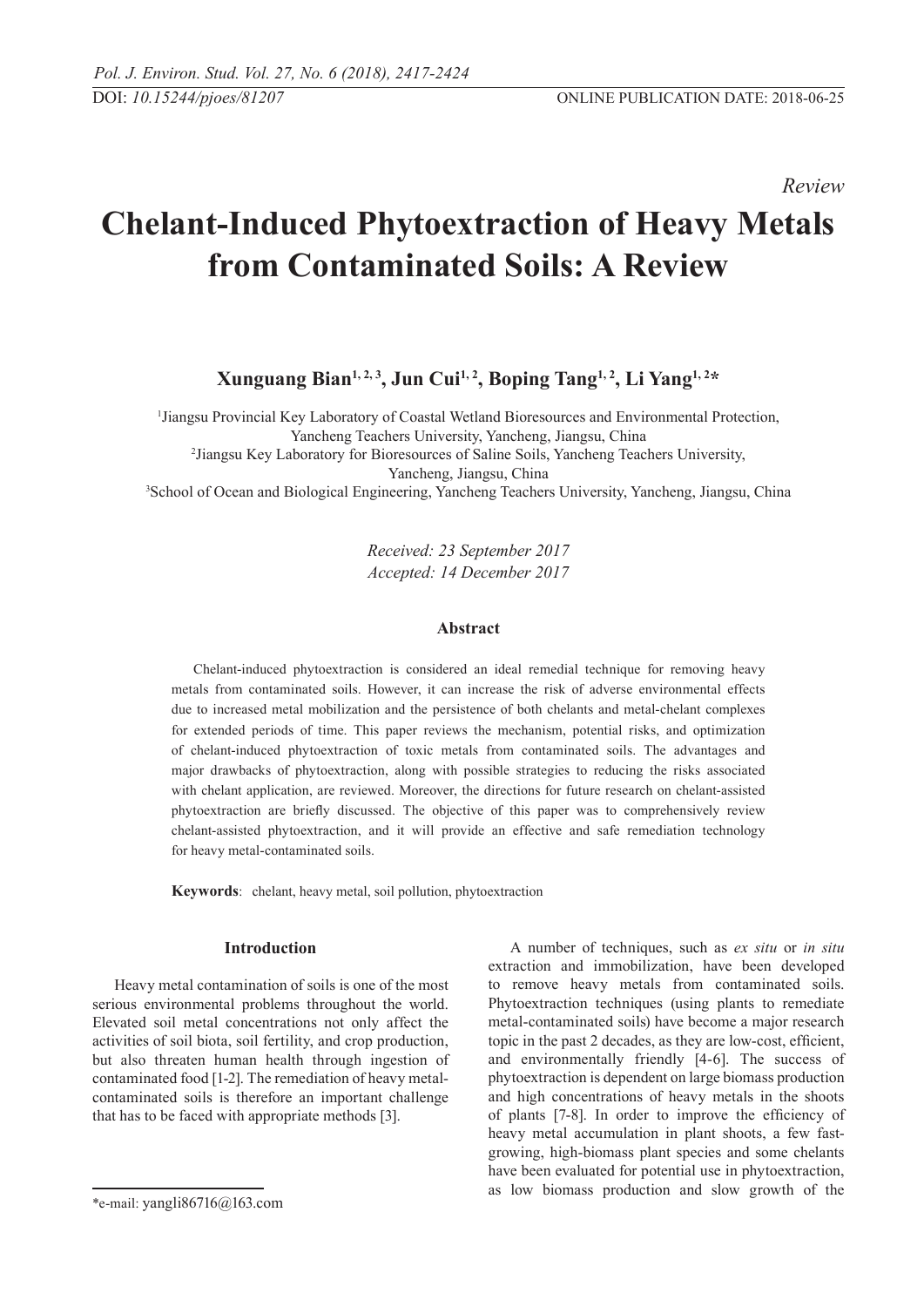hyperaccumulators are the factors that limit this efficiency [9]. Chelant-enhanced phytoextraction of heavy metals from contaminated soils have aroused public concern as a cost-effective and environmentally friendly alternative to conventional techniques of soil remediation, the efficiency of chelant-enhanced phytoextraction depends on metal, plant species, and chelant concentration [10-12]. The aims this technique are to cleanse metal-contaminated soils by inducing plants to accumulate metals in the harvestable parts by adding chelants to the soil [10]. We could then remove the metal-rich biomass from the site and store it in an area where it does not pose a risk to the environment. However, results from studies on the stimulating effects of chelants on shoot metal accumulation in different plant species have been largely inconsistent [7, 13-14]. Moreover, the addition of chelants to the soil can directly or indirectly affect plant health, soil microbial properties, and heavy metal concentrations in both soils and plants [15]. And most of the chelants used in the technique are very expensive. Therefore, the potential threats and the cost of employing chelants for phytoextraction to the environment should be considered.

This paper reviews the use of chelants in assisting *in situ* phytoextraction of heavy metals from contaminated soils. The recent advancements in research on chelantenhanced phytoextraction are summarized, and recommendations for optimizing this technique are suggested to improve its efficiency.

## **Phytoextraction**

Plants have a natural propensity to take up metals, which creates the possibility for phytoremediation of heavy metal-contaminated soils. Phytoremediation is defined as the process where various plants are used to degrade, extract, contain, or immobilize contaminants in soil and water, and can be divided into 4 general categories: phytovolatilization, phytostabilization, rhizofiltration, and phytoextraction (Table 1).

Phytoextraction is the uptake of contaminants by plant roots and translocation within the plants. Contaminants are generally removed by harvesting the plants. Some studies have suggested that the plants used for phytoremediation should be fast-growing and easily propagated, with high biomass and a profuse root system, and capable of accumulating high levels of the target metal [16-17]. Hyperaccumulators have a strong absorption and accumulation capacity for heavy metals, when they are present at high concentrations in the external environment. In addition, they can accumulate heavy metals at several times higher than the normal concentration *in vivo*, even at relatively low metal concentrations in the surrounding environment [18- 19]. To date, more than 500 plant species from more than 40 genera have been identified as natural metal hyperaccumulators, representing  $\langle 0.2\%$  of all the angiosperms [20-21]. However, a general characteristic of these hyperaccumulators is slow growth and limited biomass production, which limits their phytoextraction efficiency [22-23]. As a result, two strategies for enhancing phytoextraction have been proposed. First, for improving their metal extraction capacities, genetic engineering and modern molecular biology techniques can be used eliminate the drawbacks of the hyperaccumulators [24]. Second, to increase the bioavailability of heavy metals in the polluted soils, which would in turn enhance their uptake by plant roots, chelants can be added to the soil.

## Chelant-Induced Phytoextraction

Heavy metals in the soil are usually present in a combined form with its organic and inorganic components, or as precipitates. Therefore, most of the heavy metals in the soil cannot be directly absorbed by the plants. Chelants have been used as soil extractants to disturb the balance between the solid and liquid phases of contaminates in the soil, increasing the concentration of soluble metals, which is likely to promote the uptake of heavy metals by a high-biomass plant [14, 25].

#### Origin of Chelant-Induced Phytoextraction

Research on the interactions between chelants and plants began in the 1950s, when chelants were first used in plant nutrition studies. It was found that the application of chelants to the soil could improve the solubility of trace elements, and ameliorate the deficiency of essential nutrients such as Fe, Mn, Cu, and Zn during plant growth [26]. In 1974 Wallace showed for the first time that the application of chelants such as EDTA and NTA to the soil significantly enhances metal accumulation by the plants. Chelants have also been used as soil extractants, as a source of micronutrient fertilizers, and to maintain the solubility of the micronutrients in hydroponic solutions [27].

Table 1. The mechanisms of different process of phytoremediation (Ghosh and Singh, 2005).

| Types of phytoremediation | Mechanism                | Contaminant         | Scope of application             |
|---------------------------|--------------------------|---------------------|----------------------------------|
| Phytovolatilization       | Volatilisation by leaves | Organics/Inorganics | Volatile contaminants            |
| Phytostabilization        | Complexation             | Inorganics          | Mining contamination             |
| Rhizofiltration           | Rhizosphere accumulation | Organics/Inorganics | Waste water                      |
| Phytoextraction           | Hyper-accumulation       | Inorganics          | Low-to-medium-contaminated sites |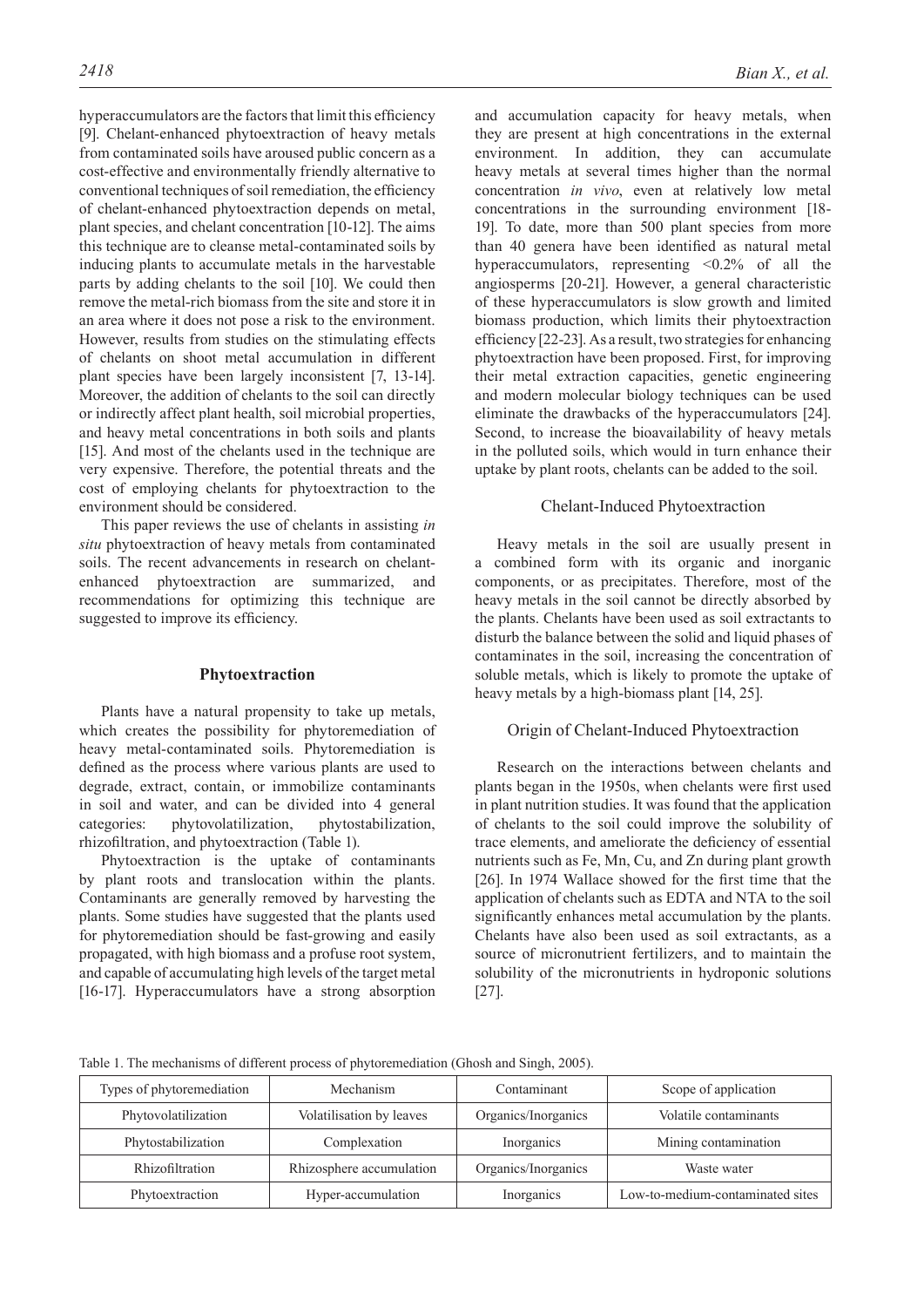## Classification of Chelants

Chelants used in the phytoextraction of heavy metals from contaminated soils can be divided into 2 categories. One is aminopolycarboxylic acids (APCAs), such as ethylene diamine tetraacetic acid (EDTA), ethylene bis[oxyethylenetrinitrilo] tetraacetic acid (EGTA), diethylene triamino pentaacetic acid (DTPA), hydroxylethylene diamine tetraacetic acid (HEDTA), ethylenediamine- N,N'bis(o-hydroxyphenyl) acetic acid (EDDHA), etc. Although these chelants could be effective in enhancing phytoextraction, they have low biodegradability and could pollute the environment. Recently the natural APCAs, such asethylene diamine disuccinate (EDDS) and nitrilo triacetic acid (NTA) in soil phytoremediation processes, has been proposed. Another is the low molecular weight organic acids (LMWOAs), such as citric acid, oxalic acid, and tartaric acid, etc. Compared with the synthetic APCAs, they do not cause leaching of the heavy metals and other environmental risks, owing to their fast turnover in the soil and low toxicity [28].

# Mechanisms of Chelant-Induced Phytoextraction

Although the studies on chelant-induced phytoextraction primarily focus on increasing accumulation, little is known about the mechanisms of heavy metal uptake by the plants.

## *Metal Activation*

Metals in the soil primarily exist as components of its organic and inorganic constituents, or as precipitates and insoluble compounds. The phytoextraction efficiency is highly correlated with the availability of free metals

in the soil. Aminopolycarboxylates contain one or more secondary/tertiary amines and 2 or more carboxylic acid groups, which can form thermodynamically stable polydentate complexes with metals [29]. It has been shown that chelant application to the soil can increase the bioavailability and mobility of metals through desorption of the sorbed species, and the dissolution of Fe and Mn oxides as well was the precipitated compounds [27, 30]. The efficiency of the chelants for heavy metal extraction is assessed by their stability constants.

#### *Mechanism of Plant Absorption*

The mechanisms of metal-chelant absorption by the plant roots are not clearly understood. It is unknown whether the metal-chelant complexes are directly absorbed by the plant roots, or dissociation of the complexes occurs prior to their uptake. There are two contrasting theories in this regard. The predominant theory for metal-chelant uptake is the split-uptake mechanism, according to which only free metal ions can be absorbed by plant roots, and therefore, metal-chelant complexes need to dissociate before their absorption [31]. In a hydroponic experiment, Wei et al. [32] found that in the presence of 50 mmol  $L<sup>-1</sup>$ Cu, the addition of EDDS increased the biomass and the viability of cells in the root tips, while decreasing the relative electrolyte leakage from root cells and the concentration of Cu in the shoots. The permeability of the endodermal barrier to the Cu-citrate complex might vary between dicotyledonous and monocotyledonous plants, and this has considerable implications for chelantenhanced phytoextraction [33]. On the other hand, the second theory suggests that a few purportedly intact metal-chelant complexes are taken up by the plants [10].

Metal-chelant complexes cannot diffuse across the plasma membrane, as they are too large and polar to move through the plasmalemma lipid bilayer. Therefore,



Fig. 1. The schematic representation of the uptake of metal-chelant complexes by plant roots, their translocation upward, and the potential leaching of metals into the deeper soil in the process of chelant-induced phytoextraction (the red star and blue circle represent the applied chelant and the metals in the soil, respectively).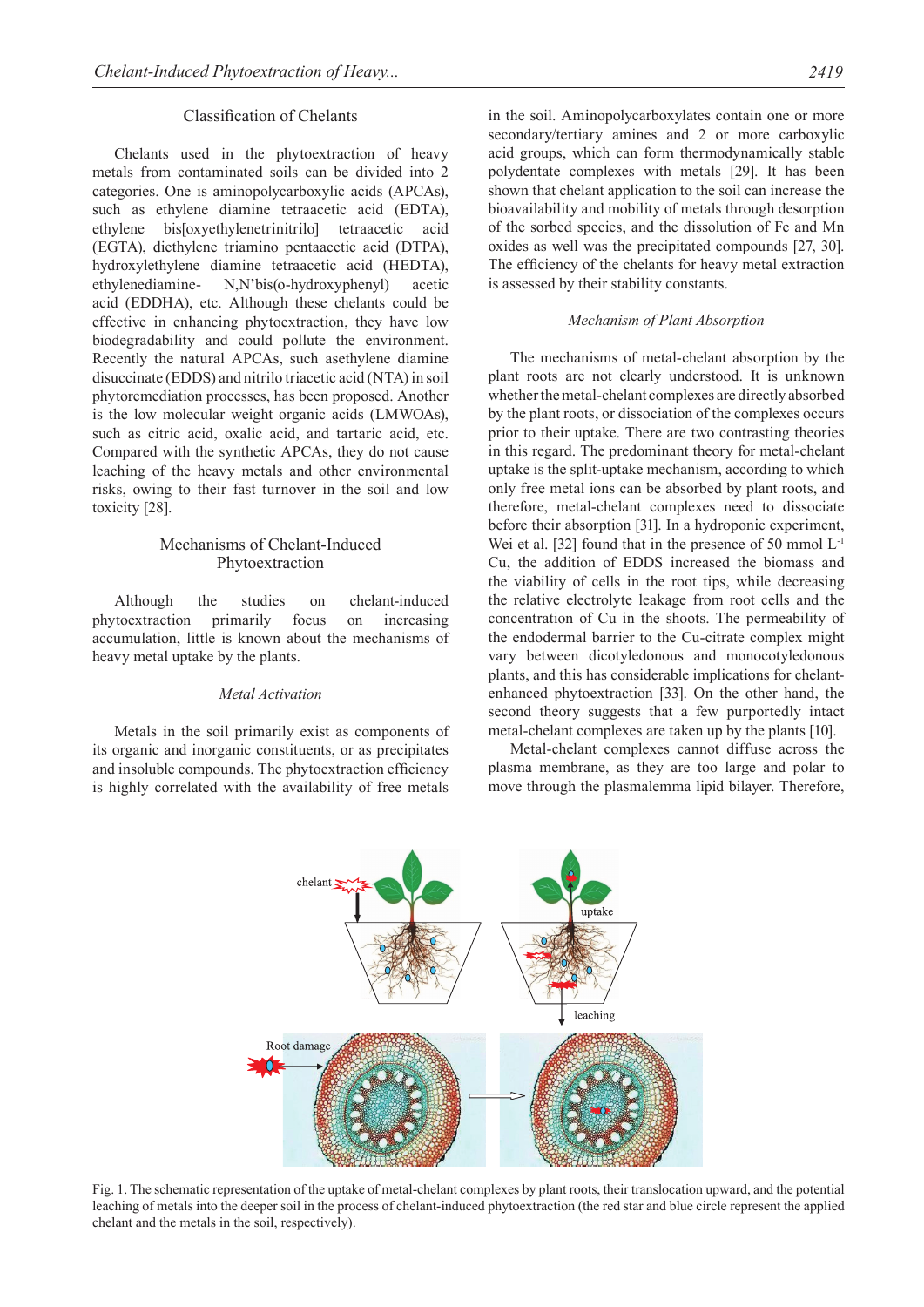Zn, Cu, and Pb can be absorbed by the plant roots and transferred as a metal-chelant complex [31, 34]. Tian et al. [35] detected Pb-EDTA in the vascular bundles of both leaf and stem tissues in the accumulator plants using synchrotron-based x-ray microfluorescence and powder extended x-ray absorption fine structure (EXAFS) spectroscopy. It has been concluded that the uptake of Pb-EDTA by the plant roots is possible at locations where the suberization of root cell walls has not yet occurred and at breaks in the root endodermis and the Casparian strip [36-37]. It has been suggested that the metal-chelant complexes might enter the xylem vessels for translocation to the aboveground plant parts through passive pathways that use transpiration pull as the main driving force [38]. A schematic display of this process is shown in Fig. 1.

## Potential Risks Associated with Chelant-Induced Phytoextraction

## *Plant Growth*

The addition of chelants could significantly depress plant growth via low seed germination, leaf wilting, chlorosis and necrosis, abscission, shoot desiccation, and reduced transpiration [2, 12, 14]. These deleterious effects vary across different chelants, for instance EDDS and CA had a less negative impact on plants than DTPA (diethylene triamino pentaacetic acid) and EDTA, while EDTA demonstrated the most toxic effects [14]. Luo et al. [39] reported that the plants subjected to combined EDTA and EDDS treatment exhibited a slightly lower biomass compared with those receiving a treatment of only EDTA. In chelant-induced phytoextraction, there are several factors that influence plant growth, the most important ones being chelant/metal molar ratio, mode, and time of chelant application [40], the plant species, and the type and concentration of other heavy metals [7, 13-14].

## *Soil Biota*

It usually requires several successive crop harvests to fulfill phytoextraction of metals from the contaminated soils. To ensure vigorous plant growth following phytoremediation, it is essential to maintain soil quality [40]. It has been reported that the application of chelants has a negative impact on soil quality [41]. Many studies have reported the adverse effects of chelant-induced phytoextraction on the populations and activity of microorganisms [42], as well as the activity of enzymes [43-45]. However, Sapoundjieva et al. [46] found that the application of EDTA did not have any negative effects on soil microorganisms.

## *Leaching of Heavy Metals*

Although the accumulation of heavy metals in plants dramatically increases following the application of chelants, it might pose potential risks such as groundwater contamination through the uncontrolled solubilization

and migration of the metal-chelant complexes [47]. Various chemical extraction studies based on batch and column techniques have been performed to evaluate the metal leaching risk associated with chelant application to deep soil layers [48-50]. The soluble metal levels increase significantly upon chelanst application [14, 51-52], and the leaching of metals increases with rainfall during chelant-induced phytoextraction [12]. Meers et al. [53] observed that only less than 1.1% of mobilized metals were effectively accumulated in the plant shoots. The disadvantages of the chelants application are not only related to the increased solubility of the metals but also their low biodegradability in soil.

## *Residual Effects of Chelants and Metal-Chelant Complexes*

Although chelants are effective in removing metals from the soil, the extended residual time of both chelants themselves and the metal-chelant complexes should be considered [29], as their persistence might continue to cause enhanced toxicity against plants and the soil organisms for a long time. EDTA has been shown to persist for extended periods in soils because of its poor degradability [2, 53]. Most studies have indicated that the half-life of EDDS in soils is 2-8 days [34, 53-55]. Although EDDS is biodegradable, the risk posed by its residual concentrations for plants and the soil biota remains a concern. Yang et al. [12] reported that no negative growth effects were identified for the second and third crops, which were harvested 81 and 204 days after the EDDS application, respectively, showing that the residual risk associated with EDDS application was limited. EDDS was reported to have degraded fully, 22 days after the EDDS application under field conditions [50]. However, Hauser et al. [56] reported a lower biodegradation rate for EDDS. The degradation of EDDS might be influenced by the dosage applied, soil properties, metal types, and composition [57-60].

## **Optimizing the Phytoextraction Technique**

The efficiency of phytoextraction has been found to be influenced by many factors. Over the last decade, several authors have highlighted the need to optimize the process of chelant-induced phytoextraction, including selection of the chelant concentration and species, selection of the plant species, methods, and time of chelant applied, design of cropping pattern (co-cropping or rotation), and the irrigation technique.

## Choice of Chelants

The chelant-induced increase in the accumulation efficiency of plants appears to be directly related to the ability of the chelant to dissolve metals [61]. The synthetic APCAs (especially EDTA) have a high affinity for metals, while the affinity of the LMWOAs is low [62].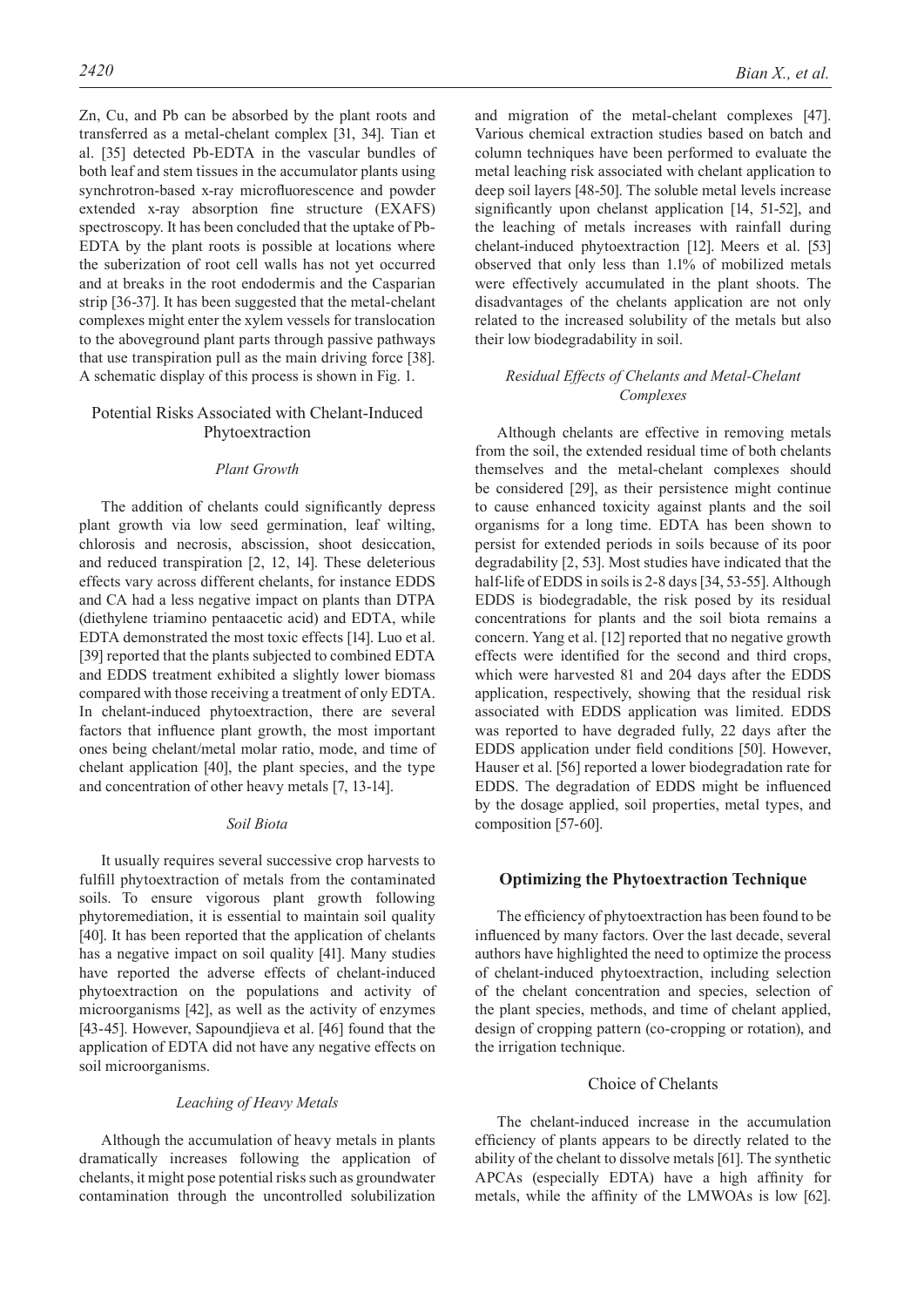In most cases, EDTA was superior to EDDS in terms of solubilizing Cd, Pb, and Mn, whereas EDDS was more effective in solubilizing Cu and Ni [51]. Several studies have shown that EDTA is not easily biodegraded [10, 40, 49], and that EDTA and metal-EDTA complexes are toxic to soil microorganisms [15, 41] and plants [7, 9]. As a result, the use of easily biodegradable chelants such as EDDS, MGDA, and NTA has been proposed for soil phytoremediation [38, 59-60, 63]. These easily biodegradable chelants can improve the uptake of metals by plants, with minimal residual effects on the environment [12, 45]. Tsang et al. [64] reported that significant exchange with the sorbed metals on the soil surface resulted in a high degree of resorption of the metal-EDDS complexes. A number of different APCAs have been tested. Chen et al. [65] reported that the order of effectiveness for increasing water-soluble Cd accumulation at the same dosage was the following: EDTA > DTPA > NTA > citric acid.

Apart from the chelant identity, the chelant concentration is also considered a key factor affecting the efficiency of phytoextraction. The soluble metal content and phytoextraction efficiency increased with the increasing level of EDDS or EDTA added to the soil [9]. However, this does not mean that the amount of bioavailable metals in the soil solution increased with the increasing level of chelants [2, 66].

## Choice of Plant Species

For a given chelant dosage during chelant-induced phytoextraction, we can screen for more sensitive species/ cultivars and optimize the growth conditions for those plants to increase phytoextraction efficiency. Different plant species or the same plant species with different culture conditions might result in a significant difference with respect to chelant tolerance and the phytoextraction efficiency of metals [7, 13, 15]. In general, dicots are more sensitive to the application of chelants than the monocots.

The application of chelants could increase the risk of dispersing metal contaminants to groundwater and the surrounding environment [67]. A good approach is using deep-rooted, higher water-use plants or trees to reduce the metal leaching risk through transpiration [51]. Chen et al. [68] reported that 98, 54, 41, and 88% of the initially applied Pb, Cu, Zn, and Cd could get re-adsorbed in the soil owing to the effects of vetivers. Therefore, if highly metal-tolerant plants are intercropped with deeprooted plants (such as eucalyptus camaldulensis or vetiver grass), the metals will be accumulated in the shoots of the metal-tolerant plants, and the leaching of metals would be prevented by the roots of deep-rooted plants [38].

## Methods of Chelant Application

Suitable strategies for chelants application are helpful for optimizing phytoextraction. It has been reported that applying the chelant at a depth near the plant roots leads to a significantly higher accumulation of trace metals by the plants than adding across the entire soil area [11]. The combined application of different chelants or chemicals can greatly improve metal phytoextraction efficiency [38], for instance, the combined application of EDTA and EDDS leads to a higher phytoextraction efficiency of Cu [69]. These kinds of combinations are based on the interactions between the metals and different chelants, where the solubility of a metal by a chelant can be increased by another chelant via reduction in competition from the other metals in the soil. The chelants, when applied in several small doses, can also result in greater phytoextraction of metal compared with a single dose [47]. We can also use a chemical to destroy the plant root structure, facilitating the direct uptake of metalchelant complexes and their translocation into the shoots. Applying chelants after the plants have attained sufficient biomass is also an option to decrease environmental risks.

In addition, there are several other techniques to optimize phytoextraction. Roots inoculated with metalresistant and plant growth-promoting bacteria can significantly promote the plant growth and Cd uptake by the plants [70]. Some artificial physiological damage to the roots, such as pretreatment with HCl, methanol: trichloromethane (MC) and hot water, and treatment with 2,4-dinitrophenol (DNP) could dramatically enhance Pb phytoextraction alongside EDTA application [71-72]. Luo et al. [39] found that metal phytoextraction efficiency improved greatly when the chelants were applied as hot solutions at the same dosage. Environmental stresses such as excessive toxic metals, high temperatures, and drought, might also result in a breakdown of the root exclusion mechanisms, subsequently affecting the chelant-enhanced accumulation of metals in plant shoots [38]. The encapsulation of chelants in slow-release formulas can slow down the mobilization of metals in the soil to match the uptake rate of plants, thus reducing the risk of metal leaching [73-74]. In addition, laying some active substance (such as sawdust, vermiculite, apatite, or biomass) in the subsoil can effectively prevent the leaching of heavy metals to the lower soil [75-76]. It is suggested that plants with timely chelant application and controlled deficit irrigation can enhance sediment cleanup while minimizing the leaching of metal complexes [51].

#### **Conclusions**

Chelant-induced phytoextraction has received much attention as one of the efficient techniques for the remediation of metal-contaminated soils. Based on the experimental studies reviewed in this paper, it is possible to conclude that the use of biodegradable chelants that are not persistent and are less harmful to the environment is recommended for chelant-induced phytoextraction. The application of chelants during the phytoextraction process has a negative impact on plants, soil quality, and even human health. The optimization of this technique using the appropriate choice of chelants, plant species, and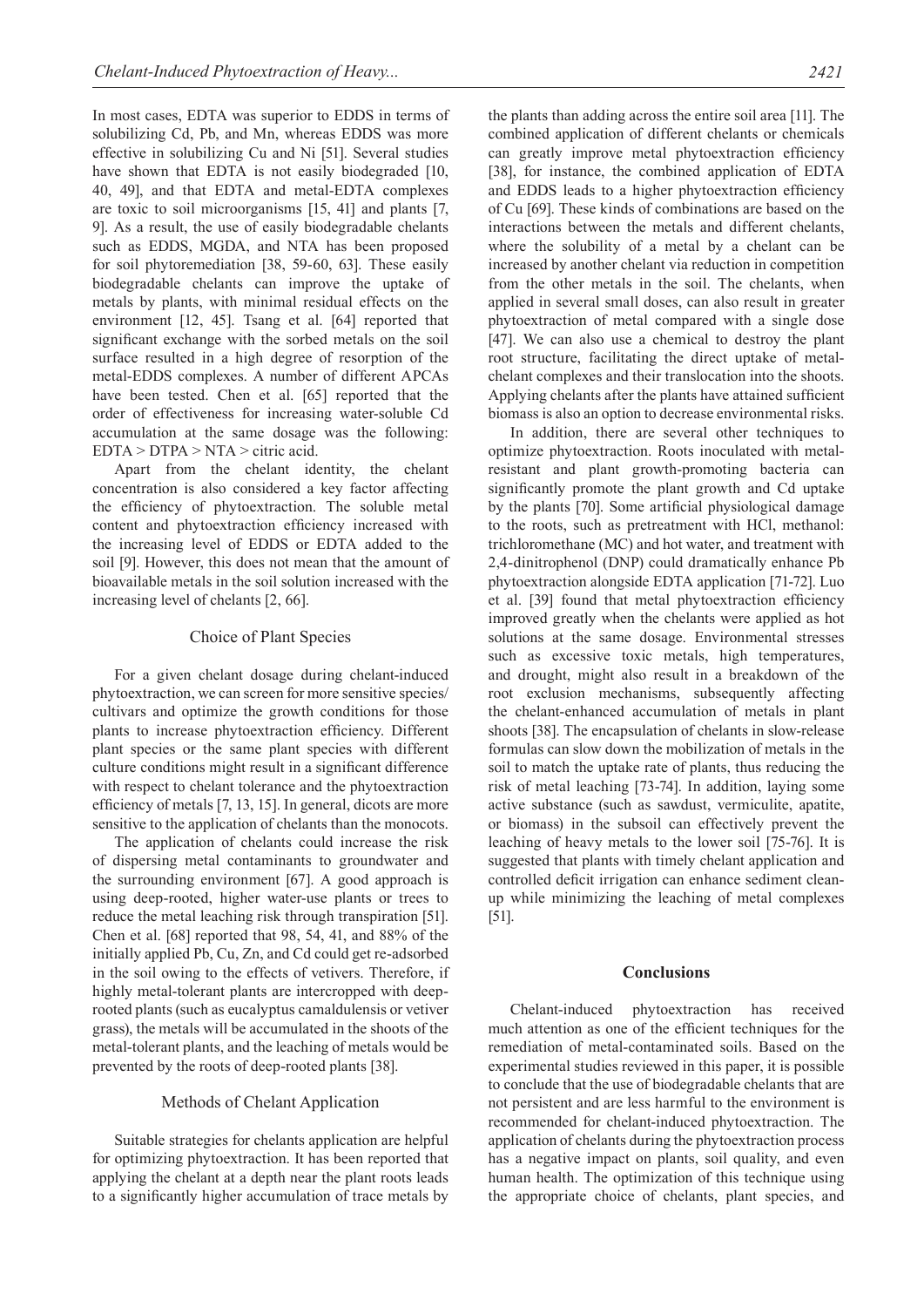application methods is necessary to increase its efficiency and decrease environmental risk.

Finally, there is a need for further research on chelantinduced phytoextraction for the discovery and synthesis of new mobilizing agents that would be effective as well as environmentally safe. The isolation and incubation of chelant-degrading bacteria is also crucial for accelerating the degradation of chelants after phytoextraction. Chelantinduced phytoextraction should be combined with other remediation techniques to increase phytoextraction efficiency and reduce environmental risks. Therefore, besides the basic research on chemical properties, more field studies are needed to understand the potential risks of these techniques. These improvements could increase the competitiveness of chelant-induced phytoextraction as a remediation technique for contaminated soil.

## **Acknowledgements**

The work described here was supported by a project of the Natural Science Foundation of Jiangsu Province (No. BK20130499), the Natural Science Foundation of the Education Department of Jiangsu Province (Nos. 15KJB230003 and 16KJB180030), Yancheng Agricultural Science and Technology (Nos. YKN2013013 and 2014019), and the Foundation of Jiangsu Key Laboratory for Bioresources of Saline Soils (Nos. JKLBS2013011 and 2014010).

#### **References**

- 1. Tsang D.C.W., Yip T.C.M., Lo I.M.C. Simulation of kinetic extraction of heavy metals during chelant-enhanced soil washing. J Soil Sediment. **11**, 1221, **2011**.
- 2. Zhao Y., Mao G., Xia H.H., Gao L. Effects of EDTA and EDDS on Heavy Metal Activation and Accumulation of Metals by Soybean in Alkaline Soil. Soil Sediment Contam. **24**, 353, **2015**.
- 3. Fabbricino M., Ferraro A., Del Giudice G., D'ANTONIO L. Current views on EDDS use for ex situ washing of potentially toxic metal contaminated soils. Rev Environ Sci Bio. **12**, 391, **2013**.
- 4. KRAMER U. Metal Hyperaccumulation in Plants, in: Merchant, S., Briggs, W.R., Ort, D. (Eds.). Annu Rev Plant Biol. **61**, 517, **2010**.
- 5. XIA B.C., SHEN S.L., XUE F. Phytoextraction of heavy metals from highly contaminated soils using Sauropus androgynus. Soil Sediment Contam. **22**, 631, **2013**.
- 6. Padmapriya S., Murugan N., Ragavendran C., THANGABALU R., NATARAJAN D. Phytoremediation Potential of some Agricultural Plants on Heavy Metal Contaminated Mine Waste Soils, Salem District, Tamilnadu. Int J Phytoremediat. **18**, 288, **2016**.
- 7. Luo C.L., Shen Z.G., Lou L.Q., Li X.D. EDDS and EDTA-enhanced phytoextraction of metals from artificially contaminated soil and residual effects of chelant compounds. Environ Pollu. **144**, 862, **2006**.
- 8. Mench M., Lepp N., Bert V., Schwitzguébel J.P., Gawronski S.W., Schröder P., Vangronsveld J. Successes and limitations of phytotechnologies at field

scale: outcomes, assessment and outlook from COST Action 859. J Soil Sediment. **10**, 1039, **2010**.

- 9. RAMAMURTHY A.S., MEMARIAN R. Chelate enhanced phytoremediation of soil containing a mixed contaminant. Environ Earth Sci. **72**, 201, **2013**.
- 10. Nowack B., Schulin R., Robinson B.H. Critical Assessment of Chelant - Enhanced Metal Phytoextraction. Environ Sci Technol. **40**, 5225, **2006**.
- 11. Evangelou M.W.H., Bauer U., Ebel M., SCHAEFFER A. The influence of EDDS and EDTA on the uptake of heavy metals of Cd and Cu from soil with tobacco Nicotiana tabacum. Chemosphere. **68**, 345, **2007**.
- 12. Yang L., Wang G.P., Cheng Z.N., Liu Y., Shen Z.G., Luo CL. Influence of the application of chelant EDDS on soil enzymatic activity and bacterial community composition. J Hazard Mater. **262**, 561, **2013**.
- 13. She W., Cui G.X., Jie Y.C., Bai Y.C., Cao Y., Xiao C.X. Comparative effects of chelants on plant growth, cadmium uptake and accumulation in nine cultivars of Ramie (Boehmeria nivea). Acta Agr Scand B-S P. **64**, 71, **2014**.
- 14. Yeh T.Y., Lin C.L., Lin C.F., Chen C.C. Chelatorenhanced phytoextraction of copper and zinc by sunflower, Chinese cabbage, cattails and reeds. Int J Sci Technol. **12**, 327, **2015**.
- 15. Lee J.H., Sung K.J. Effects of chelates on soil microbial properties, plant growth and heavy metal accumulation in plants. Ecol Eng. **73**, 386, **2014**.
- 16. GHOSH M., SINGH S.P. A review on phytoremediation of heavy metals and utilization of it's by products. Asian J Energy Environ. **6** (4), 18, **2005**.
- 17. Wang H.Q., Lu S.J., Li H., Yao Z.H. EDTA-enhanced phytoremediation of lead contaminated soil by Bidens maximowicziana. J Environ Sci-China. **19**, 1496, **2007**.
- 18. Chaney R.L., Broadhurst C.L., Centofanti T. Phytoremediation of soil trace elements. In: Hooda, P.S. (Ed.), Trace Elements in Soils. Blackwell Publishers, Oxford, UK, 311, **2010**.
- 19. Álvarez-López V., Prieto-Fernández Á., CABELLO-CONEJO M.I., KIDD P. Organic amendments for improving biomass production and metal yield of Ni-hyperaccumulating plants. Sci Total Environ. **548-549**, 370, **2016**.
- 20. Bolan N., Kunhikrishnan A., Thangarajan R., Kumpiene J., Park J., Makino T., Kirkham M.B., SCHECKEL K. Remediation of heavy metal (loid) s contaminated soils-to mobilize or to immobilize? J Hazard Mater. **266**, 141, **2014**.
- 21. Pollard A.J., Reeves R.D., Baker A.J.M. Facultative hyperaccumulation of heavy metals and metalloids. Plant Sci. **217-218**, 8, **2014**.
- 22. Ebbs S.D., Lasat M.M., Bradyr D.J., Cornish J., GORDON R., KOCHIAN L.V. Phytoextraction of cadmium and zinc from a contaminated site. J Environ Qual. **26**, 1424, **1997**.
- 23. Kidd P., Mench M., Álvarez-López V., Bert V., Dimitriou I., Friesl-Hanl W., Herzig R., Janssen J.O., Kolbas A., Muller I. Agronomic practices for improving gentle remediation of trace elementcontaminated soils. Int J Phytoremediat. **17**, 1005, **2015**.
- 24. Mahar A., Wang P., Ali A., Awasthi M.K., Lahori A.H., Wang Q., Li R.H., Zhang Z.Q. Challenges and opportunities in the phytoremediation of heavy metals contaminated soils: A review. Ecotox Environ Safe. **126**, 111, **2016**.
- 25. Huang J.W., Chen J., Berti W.R., Ensley B.D.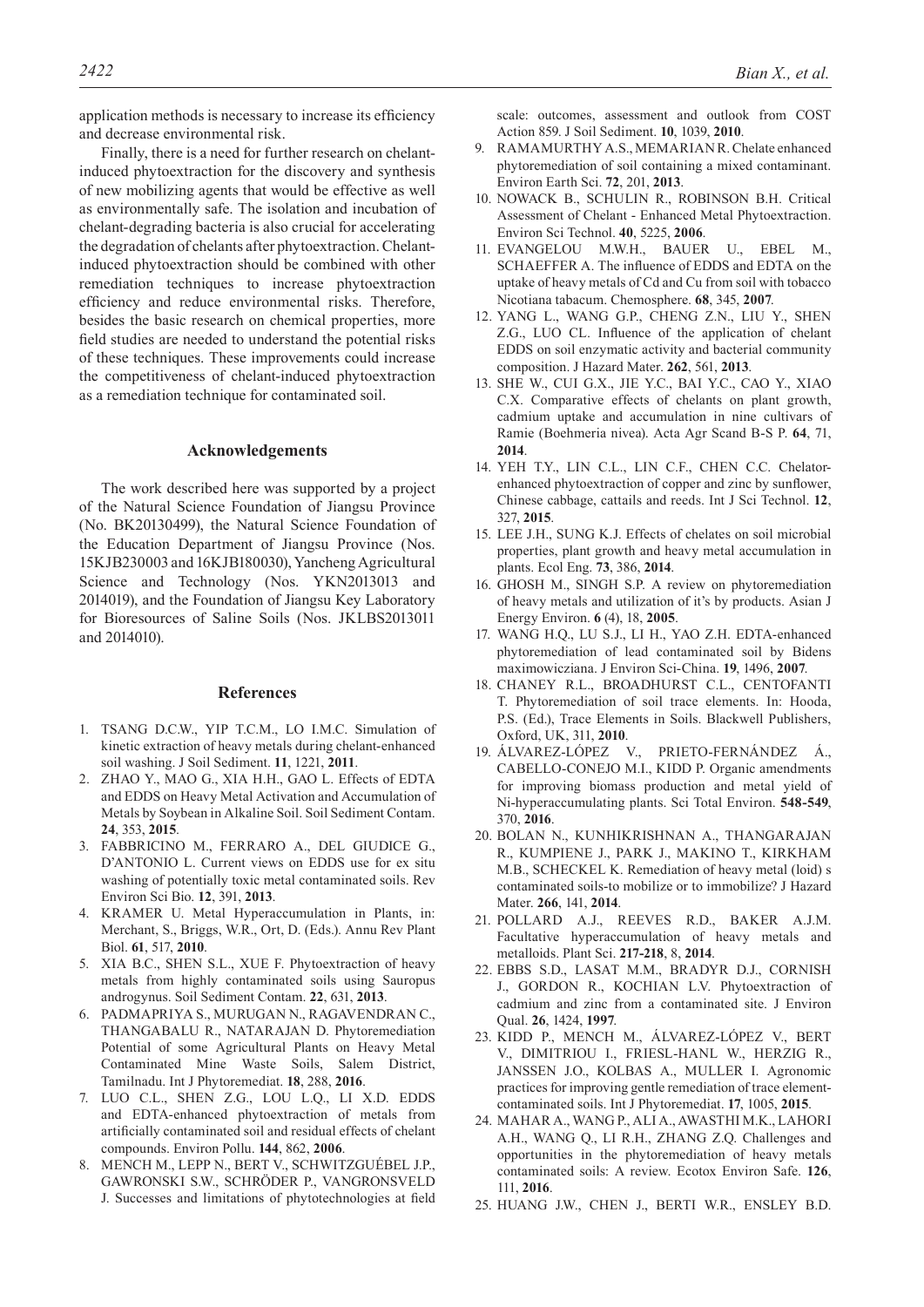Phytoremediation of lead-contaminated soils: role of synthetic chelates in lead phytoextraction. Environ Sci Technol. **31**, 800, **1997**.

- 26. NOWACK B., VANBRIESEN J.M. In Biogeochemistry of Chelating Agents, American Chemical Society: Washington, DC, 204, **2005**.
- 27. Salt D.E., Blaylock M., Kumar PBAN, Dushenkov V., Ensley B.D., Chet I., Raskin I. Phytoremediation: A novel strategy for the removal of toxic metals from the environment using plants. Nat Biotechnol. **13**, 468, **1995**.
- 28. ARWIDSSON Z., ALLARD B.. Remediation of metal-contaminated soil by organic metabolites from fungi II: Metal redistribution. Water Air Soil Poll. **207**, 5, **2010**.
- 29. Nowack B. Environmental chemistry of aminopolycarboxylate chelating agents. Environ Sci Technol. **36**, 4009, **2002**.
- 30. Zhang W., Tsang D.C.W. Conceptual framework and mathematical model for the transport of metal-chelant complexes during in-situ soil remediation. Chemosphere. **91**, 1281, **2013**.
- 31. Sarret G., Vangrensveld J., Manceau A., Musso M., D'Haen J., Menthonnex J.J., HAZEMANN J.L. Accumulation forms of Zn and Pb in Phaseolus vulgaris in the presence and absence of EDTA. Environ Sci Technol. **35**, 2854, **2001**.
- 32. Wei L., Luo C.L., Wang C.C., Li X.D., Shen Z.G. Biodegradable chelating agent ethylenediamine disuccinic acid reduces uptake of copper through alleviation of copper toxicity in hydroponically grown *Chrysanthemum coronarium* L. Environ Toxicol Chem. **26**, 749, **2007**.
- 33. Fu Y.Z., Lei W.R., Shen Z.G., Luo C.L. Permeability of Plant Young Root Endodermis to Cu Ions and Cu-Citrate Complexes in Corn and Soybean. Int J Phytoremediat. **17**, 822, **2015**.
- 34. Tandy S., Schulin R., Nowack B. Uptake of metals during chelant-assisted phytoextraction with EDDS related to the solubilized metal concentration. Environ Sci Technol. **40**, 2753, **2006**.
- 35. Tian S.K., Lu L.L., Yang X.E., Webb S.M., Du Y.H., BROWN P.H. Spatial imaging and speciation of lead in the accumulator plant sedumalfredii by microscopically focused synchrotron X-ray investigation. Environ Sci Technol. 44, 5920, **2010**.
- 36. Bell P.F., Chaney R.L., Angle J.S. Free metal activity and total metal concentrations as indexes of micronutrient availability to barley. Plant Soil. **130**, 51, **1991**.
- 37. Niu L.Y., Shen Z.G., Wang C.C. Sites, pathways, and mechanism of absorption of Cu-EDDS complex in primary roots of maize (*Zea Mays* L.): anatomical, chemical and histochemical analysis. Plant Soil. **343**, 303, **2011**.
- 38. Leštan D., Luo C.L., Li X.D. The use of chelating agents in the remediation of metal-contaminated soils: A review. Environ Pollut. **153**, 3, **2008**.
- 39. Luo C.L., Shen Z.G., Li X.D. Hot NTA application enhanced metal phytoextraction from contaminated soil. Water Air Soil Poll. **188**, 127, **2008**.
- 40. Grčman H., Vodnik D., Velikonja-Bolta S., LEŠTAN D. Ethylenediamine Dissuccinate as a new chelate for environmentally safe enhanced lead phytoextraction. J Environ Qual. **32**, 500, **2003**.
- 41. Lai H.Y. Negative Effects of Chelants on Soil Qualities of Five Soil Series. Int J Phytoremediat. **17**, 228, **2015**.
- 42. Ultra V.U., Yano A., Iwasaki K., Tanaka S., Mei

K.Y., SAKURAI K. Influence of chelating agent addition on the copper distribution and microbial activity in soil and copper uptake by brown mustard (*Brassica juncea*). Soil Sci Plant Nutr. **51**, 193, **2005**.

- 43. Sato K., Nakamura Y., Ohtsuki K. Different arrangement of ε-(γ -glutamyl)lysine cross-linking in Alaska Pollock (*Theragra chalcogremma*) surimi proteins by Streptoverticillium and endogenous transglutaminases during suwari process. J Food Biochem. **25**, 397, **2001**.
- 44. Epelde L., Hernandez-Allica J., Becerril J.M., BLANCO F., GARBISU G. Effects of chelates on plants and soil microbial community: Comparison of EDTA and EDDS for lead phytoextraction. Sci Total Environ. **401**, 21, **2008**.
- 45. Yang L., Luo C.L., Liu Y., Quan L.T., Chen Y.H., SHEN Z.G. Residual effects of EDDS leachates during EDDS-assisted phytoremediation of copper contaminated soil. Sci Total Environ. **444**, 263, **2013**.
- 46. Sapoundjieva K., Kartalska Y., Vassilev A., Naidenov M., Kuzmanova I., Krastev S. Effects of the chelating agent EDTA on metal solubility in the soil, metal uptake and performance of maize plants and soil microorganisms. Bulg J Agric Sci. **9**, 659, **2003**.
- 47. Vamerali T., Bandiera M., Lucchini P., Mosca G. Metal partitioning in plant-substrate-water compartments under EDDS-assisted phytoextraction of pyrite waste with Brassica carinata A. Braun. Environ Sci Pollut R. **22**, 2434, **2015**.
- 48. Michael W.H., Evangelou U.B., Mathias E., ANDREAS S. The influence of EDDS and EDTA on the uptake of heavy metals of Cd and Cu from soil with tobacco Nicotiana tabacum. Chemosphere. **68**, 345, **2007**.
- 49. JEAN F., BORDAS F., BOLLINGER J.C. Column leaching of chromium and nickel from a contaminated soil using EDTA and citric acid. Environ Pollut. **164**, 175, **2012**.
- 50. Wang A.G., Luo C.L., Yang R.X., Chen Y.H., Shen Z.G., Li X.D. Metal leaching along soil profiles after the EDDS application-a field study. Environ Pollut. **164**, 204, **2012**.
- 51. Fine P., Paresha R., Beriozkina A., Hass A. Chelant-enhanced heavy metal uptake by Eucalyptus trees under controlled deficit irrigation. Sci Total Environ. **493**, 995, **2014**.
- 52. Chen F., Tan M., Ma J., Li G. Qu J.F. Restoration of manufactured gas plant site soil through combined ultrasound-assisted soil washing and bioaugmentation. Chemosphere. **146**, 289, **2016**.
- 53. Meers E., Ruttens A., Hopgood M.J., Samson D., Tack FMG. Comparison of EDTA and EDDS as potential soil amendments for enhanced phytoextraction of heavy metals. Chemosphere. **58**, 1011, **2005**.
- 54. Schowanek D., Feijtel T.C.J., Perkins C.M., Hartman F.A., Federle T.W., Larson R.J. Biodegradation of S, S, R, R and mixed stereoisomers of ethylene diamine disuccinic acid (EDDS), a transition metal chelator. Chemosphere. **34**, 2375, **1997**.
- 55. Jaworska J.S., Schowanek D., Feijtel T.C.J. Environmental risk assessment for trisodium [S, S] ethylene diamine disuccinate, a biodegradable chelator used in detergent applications. Chemosphere. **38**, 3597, **1999**.
- 56. Hauser L., Tandy S., Schulin R., Nowack B. Column extraction of heavy metals from soils using the biodegradable chelating agent EDDS. Environ Sci Technol. **39**, 6819, **2005**.
- 57. Vandevivere P.C., Savey H., Verstraete W.,